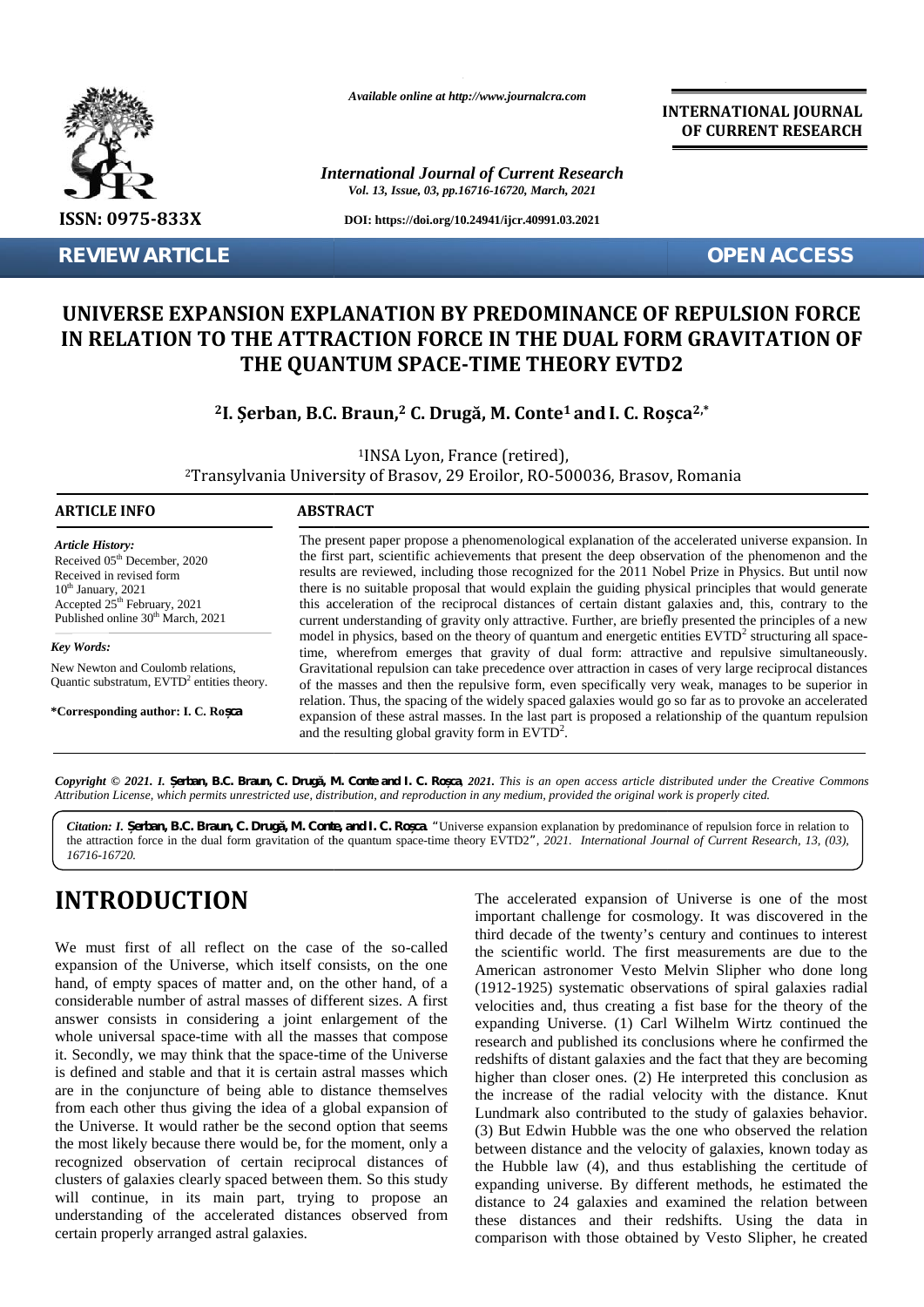an empirical linear relationship between galaxies' distances

$$
v = H_o \times d \tag{1}
$$

where  $H<sub>o</sub>$  represents the slope of the line in the Hubble diagram and is called Hubbles constant. Its initial value was of 500 km/s/Mpc, but today's better calibrated value is  $H_0 = 70 \ (\pm \sim 2)$ km/s/Mpc.

By this law, Hubble's research suggests that Universe is dynamically evolving by expansion in all directions, contrarily to what Einstein assumed in 1917, that it is static. (3) Even there were observed large differences in measured values, the Hubble's law remained unchanged and open a large domain to be studied. Beginning with 1994, two teams – one lead by Brian Schmidt in Australia and the other one, by Saul Perlmutter in USA, independently searched for supernovae, obtaining important scientific data. These drawn to scientific papers mentioning that it seems to confirm a low matter density in Universe. (6) Two crucial papers were published in 1998 and 1999 promoting the idea that the Universe accelerates in its expansion, (7, 8) acceleration that would be induced by the negative pressure of the dark energy. All above mentioned researchers' results highly contributed to the cosmology development in order to improve the knowledge on the Universe age and its evolution so much as to lead to a well deserved Nobel Prize for physics in 2011.

But until now there is no suitable proposal that would explain the guiding physical principles that would generate this acceleration of the reciprocal departing of certain distant galaxies and, this, contrary to the current understanding of the gravity, only attractive. This paper tries to find a possible phenomenological explanation through a new physic model of the Universe structuration – the  $EVTD<sup>2</sup>$  entities theory. In the  $EVTD<sup>2</sup>$  entities theory, the space-time is quantic structured by volumetric and energetic entities whose interior must be perfectly homogeneous (because same vibratory phase) in energy levels so that it is, in the whole volume entirely temporal  $(T \text{ of the acronym EVID}^2)$ . (9) Thus the gravitational attraction results from a perfect homogeneity in the interior of the neighboring entities, mainly on the axis of the masses centers, these energy volumes  $EVTD<sup>2</sup>$  can be agglomerated, then, in each other.  $(10)$  It follows an action<br>which is generated, by the work of the EMW (Electromagnetic which is generated, by the work of the EMW (Electromagnetic **Propulsive Section** Mother Wave), giving a decrease of the energy space (amalgamation of gravity energies in a limited number of entities) separating two respective masses hence the consequence of the approximation conforming to the attractive gravity. Because, in fact, the masses are intimately connected to their gravitational energy levels which are therefore integrated into the volumes of the  $EVTD<sup>2</sup>$  entities and with an energetic condensation this leads to the corresponding attractive pseudo approximation of the masses to the center of these condensations on the masses axis.

With regard to repulsion in gravity it effects which occur in areas of space surrounding the concerned masses and outside the specific areas where the effects of attractive force are generated. The attractive force can be represented by the action of an attractive mini black hole or by the vacuum effect of a siphon where the water flows and which would be positioned, evolutionarily, on the area of the resulting potential

**Example 16717**<br> **Example 168.16 Frample 168.16 Frample 168.16 Frample 168.16 Frample 168.16 Frample 168.16 Frample 168.16 Frample 168.16 Frample 168.16 Frample 168.16 Frample 168.16 Frample 168.16 Frample 168.16 Frample** zero in the case of relative mass displacements. (11) While the gravitational repulsion of masses results from the intercalary multiplication of a more or less significant number of additional  $EVTD<sup>2</sup>$  volumes, which space correspondently gravitational energy levels, which potentially or actually simulates mass spacing. In both cases, attraction and repulsion is as if, on the one hand, for attraction, positive pressure would condense time-space in the right places and nested gravitational levels, and, on the other hand, a negative pressure that would specifically act antagonistically for mass repulsion. But the main novelty is the assimilation of gravitational fields to the quantum spatial structure of the black body equivalent emissions of the considered objects (12, 13).

#### **METHOD**

**Permanent dual attraction-propulsion and repulsion in EVTD<sup>2</sup> gravity:** The quantum gravitation deduced from the EVTD<sup>2</sup> entities theory, makes it possible to understand the phenomenon of gravity as resulting from the sum of the vibrational works of the EMW in the various surrounding areas of the considered masses.It then follows, that the gravity must be of dual (bipolar) form: on the one hand, attractive – propulsive in particular zones and, on the other hand, for the other zones of space-time there is manifestation of a repulsive force and of an effect of spacing (which remains the most often potential but which becomes effective at the very large distances of the masses). There is always duality between these two forces in the resultant works where each of these effects are counted on the one hand, positively and on the other hand, negatively to finally obtain the power of the specific resultant of the various gravity cases. The areas where the attractive – propulsive – forces develop, generating what we call conventional gravity, are located all around the axis passing through the centers of the two considered masses, e.g. between the masses, as is illustrated in Figure 1, in terms of the overall attractive effect areas. (10, 11) But there are also *behind each of the masses, in the extension of this axis, areas where action, also of gravity, is manifested in the form of propulsive works* (Fig. 1) which also participate in the global approach of the masses. (10, 11, 15)



**Fig. 1. The two types of attractive and propulsive (+) vortex and, elsewhere, the potential or effective zones in which the repulsion force (-) of quantum bi-polar gravity (+and -) is organized.**

These two types of attractive and propulsive EMW work result from the vibrational compaction action of the unique *Substratum* (*the substratum of the «pseudo vacuum»: under the current names of dark matter and dark energy under pressures + and, respectively –*).Because, indeed, the geometry of the curvatures of gravity equipotential (organizers of Substratum densities), in these areas, is consistent with the characteristics of the compaction phenomenon between neighboring  $EVTD<sup>2</sup>$  entities. (10, 11) This substratum would be made of unknown substance but what is sure is that its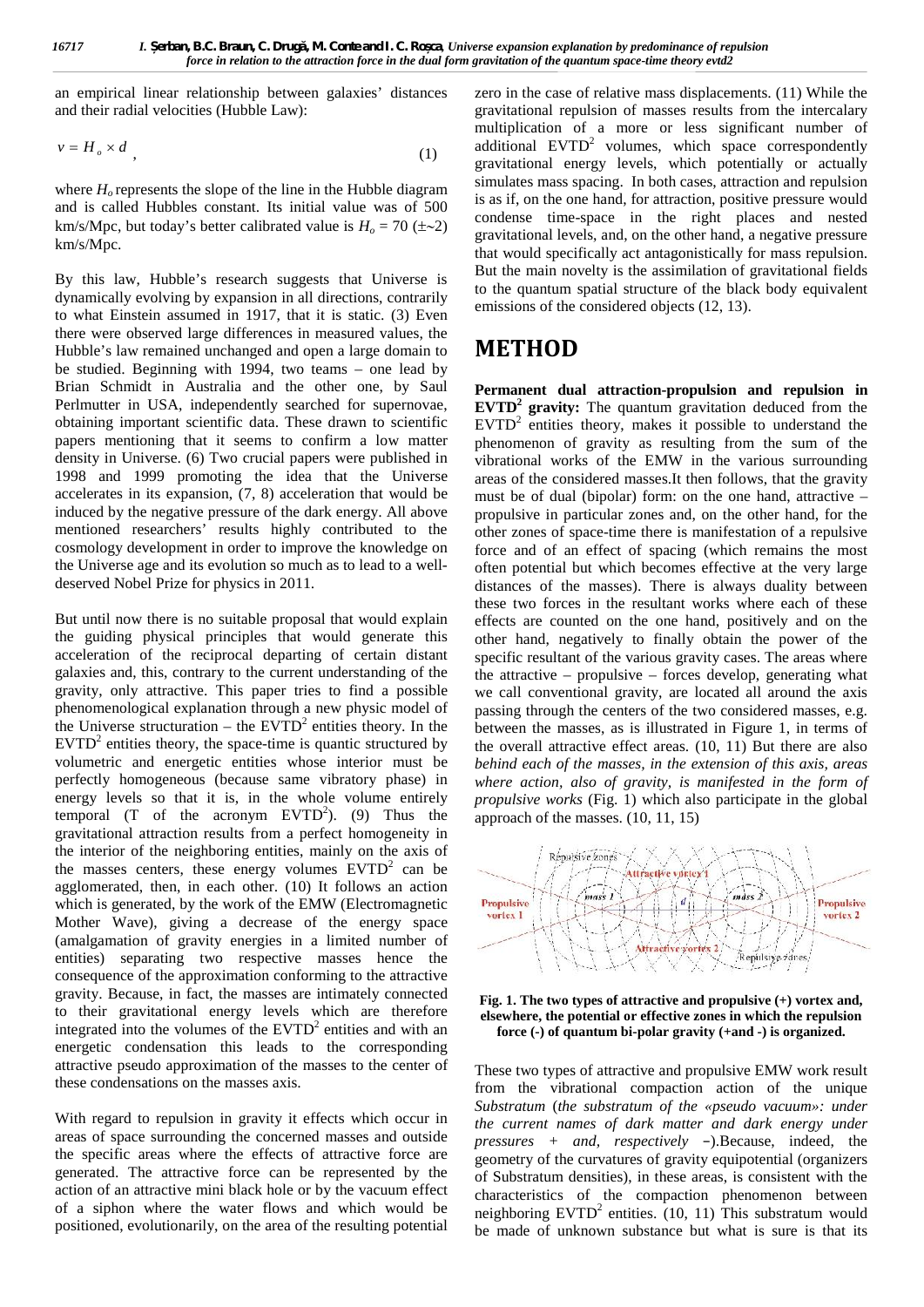composition itself does not give it the possibility of irradiating photonic radiation, hence its current name of dark matter and dark energy when subjected to pressures + and – depending on the areas it occupies in space-time. On the other hand, the repulsive effect is also of geometric origin, because there is incompatibility of compaction of the Substratum densities, too disparate along the equipotential, in the space zones of the neighboring concerned entities, which have curvatures too pronounced to be able to amalgamate together in the same EVTD<sup>2</sup> entity. Indeed in an EVTD<sup>2</sup> entity, *all geometric points must be identical to meet the criterion of temporality T of the entire EVTD<sup>2</sup> volume*. In this case only they can live, in an identity way, the different events. Since this is not the case in certain areas, around the masses, it follows the generation of additional  $EVTD<sup>2</sup>$  (similar to the insertion of corners) in order to overcome the disparities present by a creation of entities as numerous as there are disparate levels in the density of the Substratum. This results in a resulting spreading effect of the masses: figure 1, with the appearance of a negative pressure in relation to the compaction pressure which is considered positive. (10, 11) Hence the potential and effective tendency, if the conditions are conducive to the increase the volume of these areas almost between the masses which will cause an expansion that is to say a repulsive effect of everything in the environment.

Globally the work of the EMW will initiate the approach between the two masses: it will be of the attractive-propulsive type when the curvatures of the equipotential of each of the masses are integrating in the very small volumes of the entities, without causing disparities in the concentrations of diffuse energy: energy of the Substratum. In contrast, the work of the OME will initiate repulsion or negative gravity, compared to the previous one, according to Figure 1; when the effect is inverse with regard to the curvatures and the uneven densities in the corresponding entities. As a result of these the consideration which would be correctly reconsiderations it appears that the resulting gravity between of the dual repulsive force  $F_{Gr}$  could be proposed: considerations *it appears that the resulting gravity between two masses is an adequacy between the simultaneous intensities of the positive and negative gravities: according to the different conjunctures and cases species*. Gravity, globally attractive, so understood would be analogous to the motor skills of a so-called car with two direct traction effects at the propellant force: front of the masses one towards the other and also with two propulsive effects at the rear of each of the masses. Thus by continuing this image of a 4x4 car that would climb a steeper slope the vehicle would see, for a constant power, its speed decreased gradually from the starting point. This is the reduction of the attractive-propulsive force at increasing spacing between the masses because it takes into account, in an adjusted and progressive way, more and less energy density levels along the equipotential that become intervenors. Moreover, in all the other space-time zones, where attractive propulsive work is not manifested, it is work that develops globally the repulsive effects between the two masses. Consequently it is possible to understand the weakness of the attractive gravity as being permanently diminished by the increase of the distance between masses. But even if the increases are very low repulsive levels (of opposed signs to the precedents) they end up becoming as consequent (for a given distance between the masses in question) and still beyond to be even more and more superior in the course of progressive distancing. In fact, the areas where they develop are growing with the progressive distancing: this generates an increase in the number of repulsive effects between the two masses, while for the attractive effects there is a sharp decrease (division by

distancing  $d^2$ ). It will be necessary to take into account the increase of the potentiality and also the reality of the repulsion force during the progressive distancing of two masses. This moderates in relation to the total value sum of their resulting intensities (+ and -). Hence the low value of gravity in relation to other fundamental forces.

**Proposed relationship of the quantum repulsion and the resulting global gravity form in EVTD2:** In the tentative for the development of a relation which makes it possible to calculate the relatively estimable value of the dual force of gravitational repulsion in gravity  $EVTD<sup>2</sup>$ , it is necessary to use the relation of the current attractive gravity but also to propose a distance of spacing of inter masses, *d<sup>e</sup>* , where there would then be equality between the forces of attraction-propulsion and simultaneous repulsion. As has been suggested above, the gap between the masses must be very considerable if this equality is to be achieved effectively in vis-à-vis the initial smallness of the repulsion force and its supposed relatively slow progression after the widening of the deviation *d*. Newton's relationship, for inferior mass spacing, for example in dimensions in the Solar system, may overlook the great weakness of the corresponding repellent effects and therefore, no consideration of the very low repulsion that can be so neglected. It can be assumed that the relationship of force *FGa* and simultaneous repulsion. As has been sugge<br>gap between the masses must be very consequality is to be achieved effectively in vis-ismallness of the repulsion force and its suppslow progression after the widening of the **Proposed relationship of the quantum repulsion and the resulting global gravity form in EVTD<sup>2</sup>: In the tentative for the development of a relation which makes it possible to acalculate the relatively estimable value of** and simulation<br>application and simulations of papables and the dual repulsion of the duality is to be achieved effectively in vis-à-vis the initial<br>smallness of the repulsion force and its supposed relatively<br>Mow progress **Example 12** the masses match to the real of the dividend and the control of the dividend and the relation of the dividing of the dividind  $d$ .<br>Hewton's relationship, for inferior mass spacing, for example alternation d.

$$
F_{Ga} = G_N \frac{m_1 \cdot m_2}{d^2} \,. \tag{2}
$$

But as soon as *d* strongly increases in the vastness of the Universe, and especially on both sides of this distance  $d_e$  and far beyond, it is indispensable to consider the force of repulsion  $F_{Gr}$  and then to introduce it in the relationship of the resulting force of the global quantum gravity  $F_{GEVTD}^2$ . Then, the following relation which would be correctly representative far beyond, it is indispensable to consider the<br>repulsion  $F_{Gr}$  and then to introduce it in the relations<br>resulting force of the global quantum gravity  $F_{GEVI}$ <br>the following relation which would be correctly repre<br>of th ion  $F_{Gr}$  and then to introduce it in the relationship of the<br>ng force of the global quantum gravity  $F_{GEVID}^2$ . Then,<br>llowing relation which would be correctly representative<br>dual repulsive force  $F_{Gr}$  could be propose ss of the corresponding repellent effects and therefore,<br>sideration of the very low repulsion that can be so<br>ded. It can be assumed that the relationship of force  $F_{Ga}$ <br>this a suitable expression of gravity:<br> $\frac{\pi}{d}$ <br> $\$ *ste GEVTD Ga Gr N m m F F F G C m m d*

$$
F \quad G_r = C^{ste} \cdot m_1 \cdot m_2 \cdot d \quad , \tag{3}
$$

and it follows, for the quantum gravitational force  $EVTD^2$ ,  $F_{GRVTD}^2$ , a subtraction of this repulsive force to the attractive-

$$
F_{GEVTD2} = F_{Ga} - F_{Gr} = G_N \frac{m_1 \cdot m_2}{d^2} - C^{ste} \cdot m_1 \cdot m_2 \cdot d \tag{4}
$$

From this expression it follows that the constant  $G_R$  of the repulsive force form must be numerically evaluated to the best of the fact that there are no suitable indications for this. It is necessary to consider a distance *d<sup>e</sup>* from where the force of attractive-propulsive form is equal to the force of repulsive form for a couple of masses  $m_1$  and  $m_2$ . In this case the resulting global force *FGEVTD 2* is zero because the two opposing forces are equivalent but of opposite signs. In this case only, it is possible to write with *d<sup>e</sup>* : *GEVTD2*<br> *GEVTD2*<br> **CGEVTD2**<br> **CGEVTD2**<br> **CGEVTD2**<br> **CGEVTD2**<br> **CGEVTD2**<br> **CGEVER**<br> **CGEVER**<br> **CGEVER**<br> **CGEVER**<br> **CGEVER**<br> **CGEVTD2**<br> **GEVTD2**<br> **F** *Ga*  $-G_R$ <br> **CGEVTD2**<br> **CGEVTD2**<br> **CGEVTD2**<br> **F** *Ga*  $-G_R$ <br> **CGEVTD2**<br> rom this expression it follows that the constant  $G_R$  of the pulsive force form must be numerically evaluated to the best f the fact that there are no suitable indications for this. It is ecessary to consider a distance *example the convents and the in word of the dual repulsive force*  $F_{Gr}$  *could be proposed:*<br> *F*  $G_F = C^{-ste} \cdot m_1 \cdot m_2 \cdot d$ , (3)<br> *F*  $G_{F} = C^{-ste} \cdot m_1 \cdot m_2 \cdot d$ , (3)<br> *F*  $G_{GWTD}$ , a subtraction of this repulsive force to the *F*  $G_r = C^{3+\epsilon} \cdot m_1 \cdot m_2 \cdot d$ , (3)<br>
and it follows, for the quantum gravitational force EVTD<sup>2</sup>,<br>  $F_{GRTD2}$ <sup>2</sup>, a subtraction of this repulsive force to the attractive-<br>
propellant force:<br>  $F_{GETD2} = F_{Ga} - F_{Gr} = G_N \frac{m_1 \cdot m_2$ *g* oriet of the groom quantum gravity  $T_{ckyD}$ . Inclined<br> *p* is the groom of the gravity  $T_{ckyD}$ . Inclined<br>  $r = C^{-st/e}$   $\cdot m_1 \cdot m_2 \cdot d$ , (3)<br>
bilows, for the quantum gravitational force EVTD<sup>2</sup>,<br>
a subtraction of this re is equal repulsive force  $P_{Gr}$  could be proposed:<br>  $G_T = C^{-s+\epsilon} \cdot m_1 \cdot m_2 \cdot d$ , (3)<br>
it follows, for the quantum gravitational force EVTD<sup>2</sup>,<br>  $\frac{1}{2}$ , a subtraction of this repulsive force to the attractive-<br>  $m_2 = F_{Ga} - F$ 

$$
F_{GEVTD2} = F_{Ga} - F_{Gr} = 0,
$$
  
\n
$$
F_{Ga} = F_{Gr} \iff \frac{G_N}{d_e^2} = G_R \cdot d_e.
$$
\n(5)

It then comes for the expression of the *GR*:

$$
G_R = \frac{G_N}{d_e^3} \,. \tag{6}
$$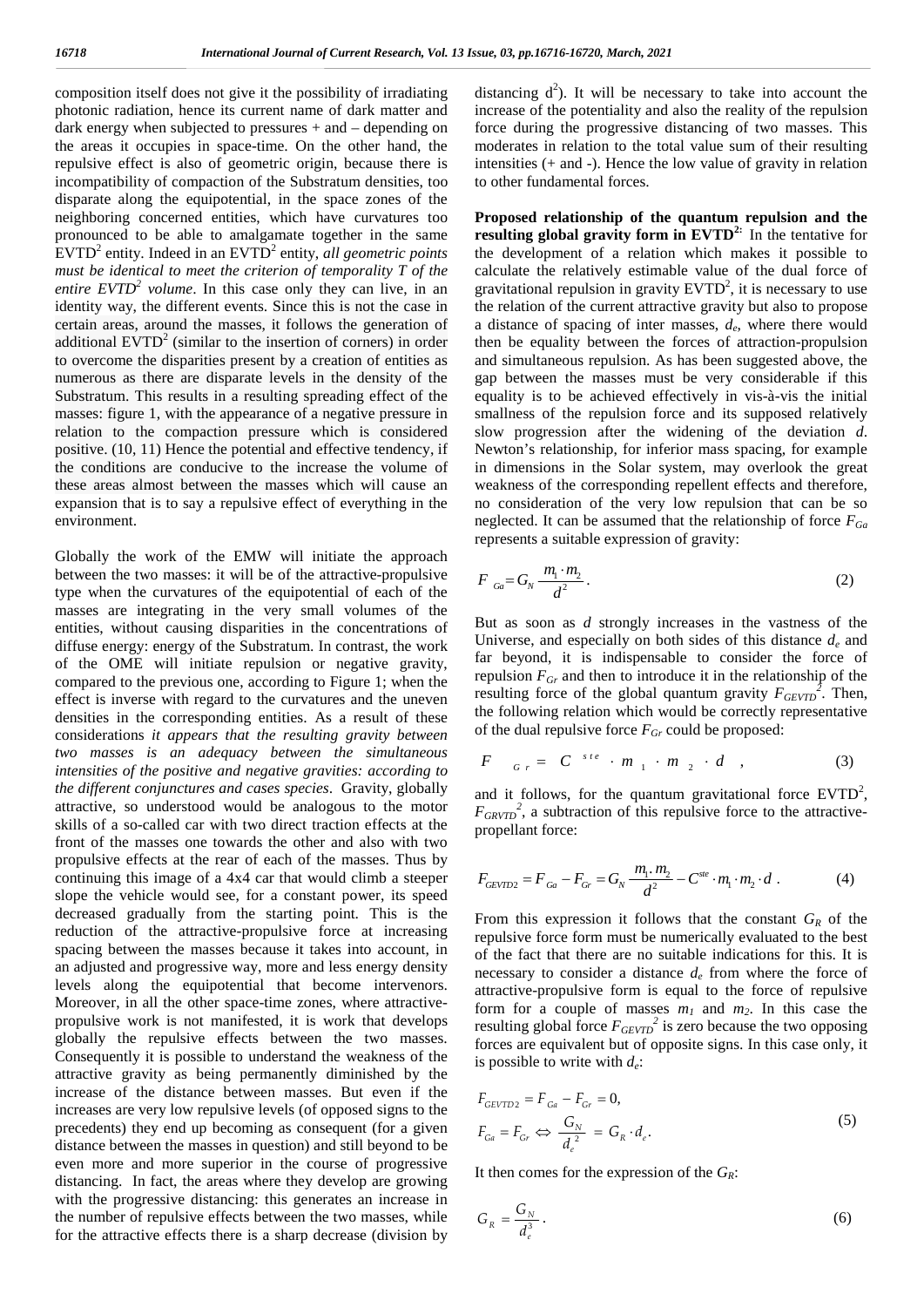If we want to attribute a certain value that seems relatively acceptable for the constant of repulsive gravity we must adopt, without particular references, a value for  $d_e$  which is sufficiently large but inferior to the very large spacing dimensions of some galactic clusters of the distant Universe. We can choose, for example, the distance that separates two galaxies relatively close like the Andromeda and the Milky Way galaxies for which we have known data. The order of magnitude of the distance between these two galaxies is about  $2.54 \cdot 10^9$  light year, which would make for this choice of the area distance  $d_e = 24030.25540.10^{21}$  m, with  $G_N = 6.67408 \cdot 10^{-11}$  m<sup>3</sup>  $K_g^{-1}$  s<sup>-2</sup> and cular references, a value for  $d_e$  which is intimate<br>trige but inferior to the very large spacing are there<br>some galactic clusters of the distant Universe. and wi<br>e, for example, the distance that separates two<br>vely close C. Drug, M. Conte and I. C. Ro ca, Universe expansion expansion expansion to the attraction force in the dual form gravitation of the q<br>in value that seems relatively the masses ce<br>pulsive gravity we must adopt, a value f

$$
G_R = \frac{G_N}{d_e^3} = \frac{6.67408 \cdot 10^{-11}}{\left(24030.2554 \cdot 10^{21}\right)^3} = 4.80975 \cdot 10^{-77} \text{ m} \cdot \text{Kg}^{-1} \cdot \text{s}^{-2}. \tag{7}
$$

The general quantum gravity relationship in time-space theory  $EVTD<sup>2</sup>$  is therefore written, according to the mentioned  $I<sup>1</sup>$ uncertainties:

$$
F_{GEVTD2} = F_{Ga} - F_{Gr} = m_1 \cdot m_2 \left( \frac{6.67408 \cdot 10^{-11}}{d^2} - 4.80975 \cdot 10^{-77} \cdot d \right) \cdot (8)
$$

### **RESULTS**

It is to emphasize that with this new relationship of the global and dual gravitational force and for spacing between the supposed masses moderately restricted in the Universe: we can therefore, with a fairly good determination, take into account only the value calculated by the Newton's relation considering the very low value of repulsion in such cases. But beyond that, with wider distances, it is then essential to use the new relationship of quantum gravity  $EVTD<sup>2</sup>$  to take into account the respective repulsive effects that are becoming more and more widespread until becoming majority from the distance  $d_e$  2. of between the masses.

## **CONCLUSIONS**

In present day physics, the study of the Universe expansion was developed the last one hundred years and involved many 5. Kirshner, P.R. important researchers. It started with systematic observation of spiral galaxies radial velocities and the confirmation of distant galaxies redshift. The certitude of expanding universe was, finally established by Edwin Hubble who observed the relation between distance and the velocity of galaxies - Hubble law and proposed, the values for Hubble constant and Hubble time. More than 70 years the research continued by amplifying the observation on the dynamic universe and increasing the precision of specific parameters. This evolution was completed by the demonstrating the accelerated expansion of the universe and crowned by the Nobel Prize for physics in 2011. But until now there is no suitable proposal for a possible phenomenological explanation of the universe accelerated expansion. A new physical model of the Universe structuration – the EVTD<sup>2</sup> entities theory – presumes that the space-time is quantic structured by volumetric and energetic entities whose interior must be perfectly homogeneous (because of the same vibratory phase) in energy levels so that it is, in the whole volume entirely temporal (T of the acronym  $EVTD<sup>2</sup>$ ). Thus, the gravitational attraction results from a perfect homogeneity in the interior of the neighboring entities, mainly on the axis of

 $3^3$  Following this study on reminders about the high presumption 9 1. *erhan, B.C. Braus, C. Drag, M. Conte and I. C. Ro ca, Universe expansion cyplantion by prodominance of repudion<br>
fore in relation to the autoction force in the dual form gravitation of the quantum space-time theory L. erhan, B.C. Braun, C. Drug, ,M. Conte and L.C. Re ca, Universe expansion explanation by perdominance of repulsion<br>force in relation to the direction force in the dual form growing the quantion of the quantity space of L. erban, B.C. Braun, C. Drug, M. Conte and L. C. Ro ca, Universe expansion explanation by predominant force in relation to the attraction force in the dual form gravitation of the quantum space-time theorem the constant* . (7) force of gravity that would cause the accelerated expansion of **EVALUAT SET AND THE CONDUCT INTERFEAT AND SET AND AND THE USE CONSULS TOWARD IN THE CONDITIC TREATER AND SET USE CONDUCT SURFACT CONDUCTS (<b>F** and the principal conserved to the principal properties of the experimental r want to attribute a certain value that seems relatively the masses centers, these energy volumes EVTD' can be<br>
by the form (the constant of repulsive gravity we must adopt a age form that the masses are<br>
ruly large but in  $\begin{bmatrix} 77 \cdot d \end{bmatrix}$ .(8) second in the classical relationship of gravity. In the new want to attribute a cretative value that scenaric value for the constant of repulsive gravity we must adopt, a galomerated, then, in each other. In fact the masses unit of the transcense, at value for  $d$ , which is intima the masses centers, these energy volumes  $EVTD<sup>2</sup>$  can be agglomerated, then, in each other. In fact the masses are intimately connected to their gravitational energy levels which are therefore integrated into the volumes of the  $EVTD<sup>2</sup>$  entities and with an energetic condensation this leads to the corresponding attractive pseudo approximation of the masses to the center of these condensations on the masses axis. The effects of repulsive gravity would occur in areas of space surrounding the concerned masses and outside the specific areas where the effects of attractive force are generated. of quantum gravity in an EVTD<sup>2</sup> space- time and the shaping of the permanent and dual repulsive force cohabitating with the attractive force it can be predicted that it is the repulsive the Universe. Some physicists have had doubts about the constancy of the value of Newton's  $G_N$  constant, but, according to this study, this can be understood because of the repulsive effects that avoid the attractive-propulsive effects for large inter-mass distances. This may suggest that it is the  $G_N$ constant that is not stable and would alter the calculations because then the repulsive effects that are not taken into relationship of quantum gravity  $EVTD^2$  the constant  $G_N$  should remain very constant in value even for the very large distances between masses in the distant Universe.

# **REFERENCES**

- 1. Nussbaumer, H. Slipher's red shifts as support for de Sitter's model and the discovery of the dynamic universe. Proceedings of "Origins of the Expanding Universe: 1912- 1932", ASP Conference Series, Michael J. Way and Deidre Hunter, eds., Astronomical Society of the Pacific, 471, 25–38 (2013).
- Kragh, H. R.W. Smith, Who discovered the expanding universe, History of Science, 41(2), 141–162 (2003).
- 3. A.N. Bahcall, Hubble's Law and the expanding universe. PNAS, 112(11), 3173-3175 (2015).
- 4. Hubble, E. 1929. A relation between distance and radial velocity among extra-galactic nebulae. Proceedings of the National Academy of Sciences, 15(3), 168-173.
- 2004. Hubble's diagram and cosmic expansion, PNAS, 101(1), 8-13.
- 6. The accelerating universe, Scientific Background on the Nobel Prize in Physics 2011, compiled by the Class for Physics of the Royal Swedish Academy of Sciences
- 7. A.G. Riess, *et al*. Observational evidence from supernovae for an accelerating universe and a cosmological constant. *Astron. J.,* 116, 1009-1038 (1998).
- 8. S. Perlmutter *et al*. Measurement of and from 42 high-red shift supernovae, A strophys. J., 517, 565-586 (1999).
- 9. M. Conte and I. Rosca, Introduction in a new mechanical theory of the universal space –time based on  $EVTD<sup>2</sup>$ entities. ATN. Series: Applied Mathematics and Mechanics, II, 7-10 (2007).
- 10. M.J. Conte and I.C. Ro ca, News in classical and quantum EVTD2 gravity through body Emittances. IJCR,9(06), 53332-53335 (2017).
- 11. I.C. Ro ca and M. Conte, Calculation of the mini black holes size, present to zero resulting potential, in quantum gravity EVTD<sup>2</sup>. Photonic fields radiated by the masses black body balance temperatures are the gravitational